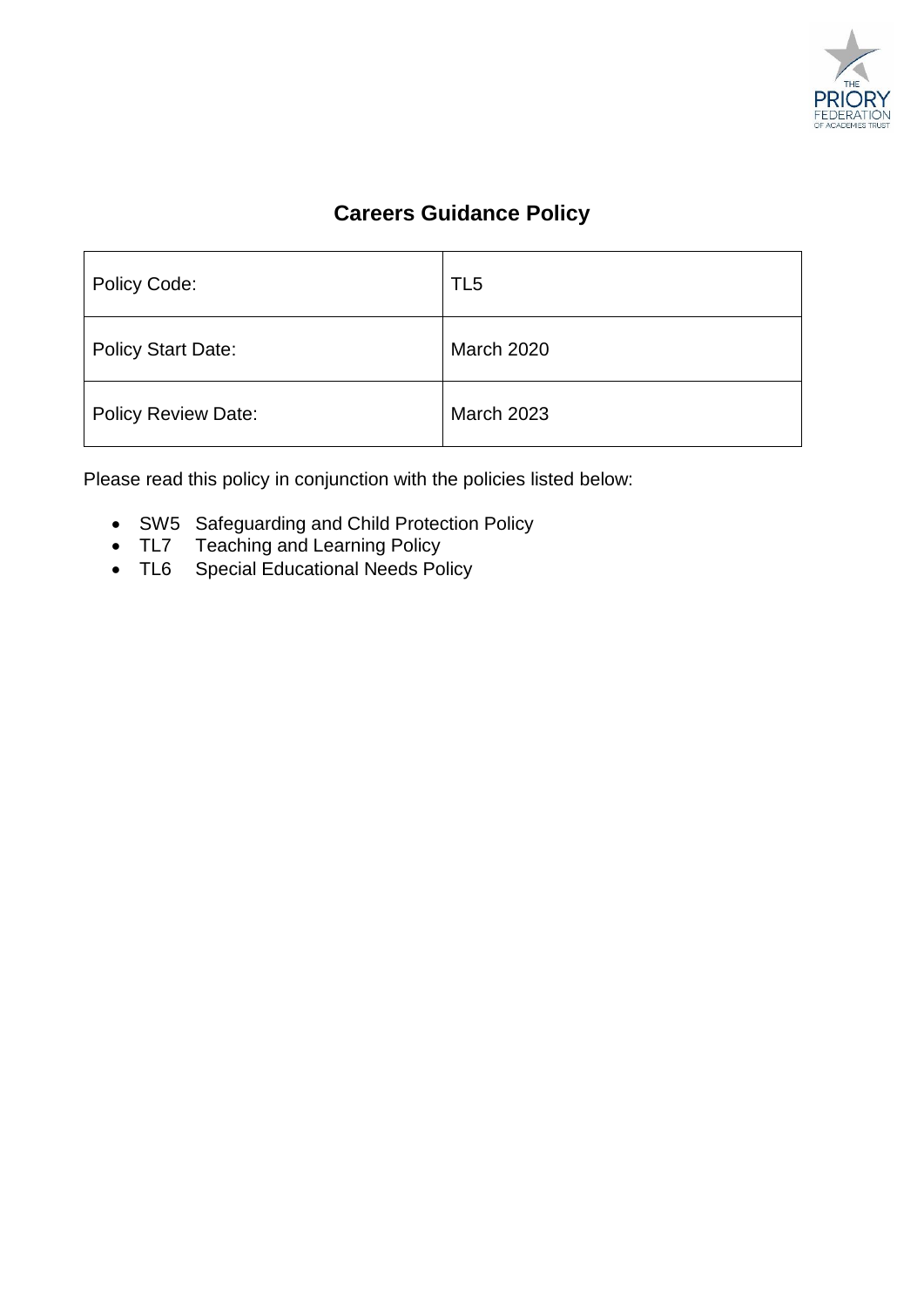

#### **1 Policy Statement**

- 1.1 The Priory Federation of Academies Trust (The Trust) is committed to providing students with a planned programme of activities that will help them choose pathways that are right for them; enable students to manage their careers; sustain employability and achieve personal and economic wellbeing throughout their lives.
- 1.2 References to the Trust or Academy within this policy specifically include all primary, secondary and special academies within the Trust, as well as the Early Years setting at the Priory Witham Academy, Priory Apprenticeships and Lincolnshire SCITT.
- 1.3 This policy does not form part of any member of staff's contract of employment and it may be amended at any time.

#### **2 Roles, Responsibilities and Implementation**

- 2.1 The Education & Standards Committee has overall responsibility for the effective operation of this policy and for ensuring compliance with the relevant statutory framework. This committee delegates day-to-day responsibility for operating the policy and ensuring its maintenance and review to the Director Professional Development.
- 2.2 The Trust has created a Careers Framework which provides a clarity around the expectations of all academies, including statutory duties and Trust strategies. The Careers Framework is maintained by the Director of Professional Development and day-to-day operation is led by the Trust Strategic Careers Lead, working alongside Careers Leaders.
- 2.3 Leaders and Managers have a specific responsibility to ensure the fair application of this policy and all members of staff are responsible for supporting colleagues and ensuring its success.

#### **3 Aims**

- 3.1 To ensure that the Trust delivers effective provision in line with the DfE guidance Careers guidance and access for education and training providers (July 2021).
- 3.2 The purpose of Careers Education, Information and Guidance is to help young people develop the knowledge, understanding and skills they need to make successful choices and manage transitions in learning and work. The three main curriculum aims are:
	- 1 Self-development through careers, employability and enterprise education.
	- 2 Learning about careers and the world of work.
	- 3 Developing skills for career management, employability and enterprise.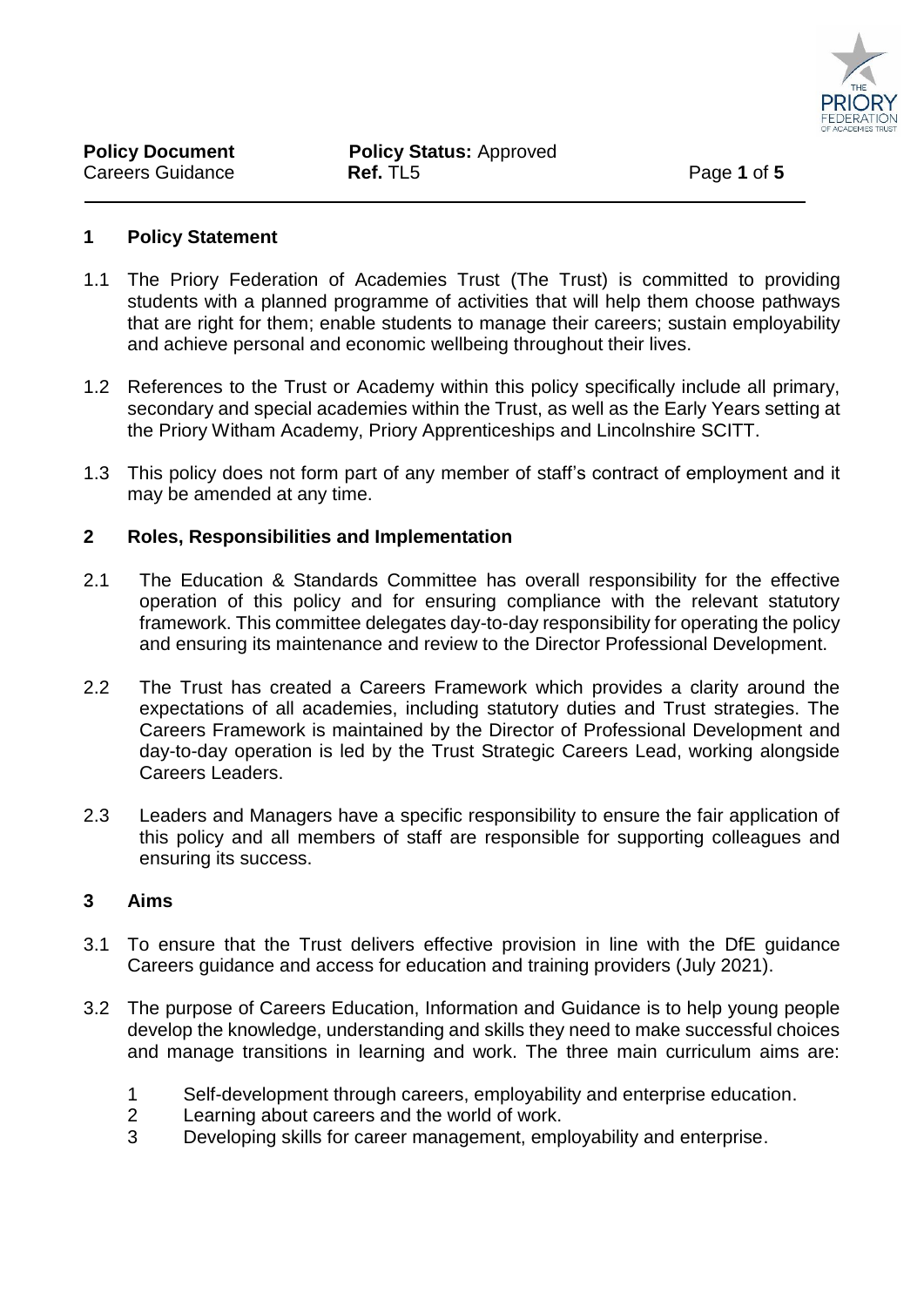

#### **4 Statutory duties**

- 4.1 Section 42A of the Education Act 1997 requires governing bodies to ensure that all registers pupils at the school are provided with independent careers guidance from Year 8 (12-13 year olds) to Year 13 (18-19 year olds).
- 4.2 The Technical and Further Education Act 2017 inserts section 42B into the Education Act 1997 and came into force on 2 January 2018. This new law requires the proprietor of all schools and academies to ensure that there is an opportunity for a range of education and training providers to access all pupils in Year 8 to Year 13 for the purpose of informing them about approved technical education qualifications or apprenticeships.
- 4.3 Every school should review their arrangements for provider access and prepare a policy statement setting out the circumstances in which education and training providers will be given access to students. We expect a policy statement to be published for each academy within a multi-academy trust. The school may revise the policy statement from time to time and we recommend that this is done annually, by the Careers Leader, and agreed with the Trust Board. The policy statement must be published and should be made available on the school website. The purpose of the statement is to set out opportunities for providers to visit and to explain how requests from providers will be handled.

The policy statement must include:

• any procedural requirements in relation to requests for access e.g. the main point of contact at the school to whom requests should be directed;

• grounds for granting and refusing requests for access e.g. details of timetabled careers lessons, assemblies or careers events which providers may attend; and should include the safeguarding policy;

• details of premises or facilities to be provided to a person who is given access e.g. rooms and resources to be made available in support of a provider visit

Each Academy (where applicable) must set out the circumstances in which education and training providers will be given access to pupils. This will be published on the Academy website and will include:

- Any procedural requirement in relation to requests for access;
- Grounds for granting and refusing requests for access;
- Details of premises or facilities to be provided to a person who is given access.
- 4.4 The School Information (England) Regulations 2008 requires schools to publish information about the school's careers programme. This information must relate to the delivery of careers guidance to Year 8 to Year 13 pupils in accordance with Section 10 of the Employment and Training Act 1973 [\(12\)](https://www.legislation.gov.uk/uksi/2008/3093/made#f00012).

Each Academy (for which the guidance is relevant) will publish this information on their website and it will include: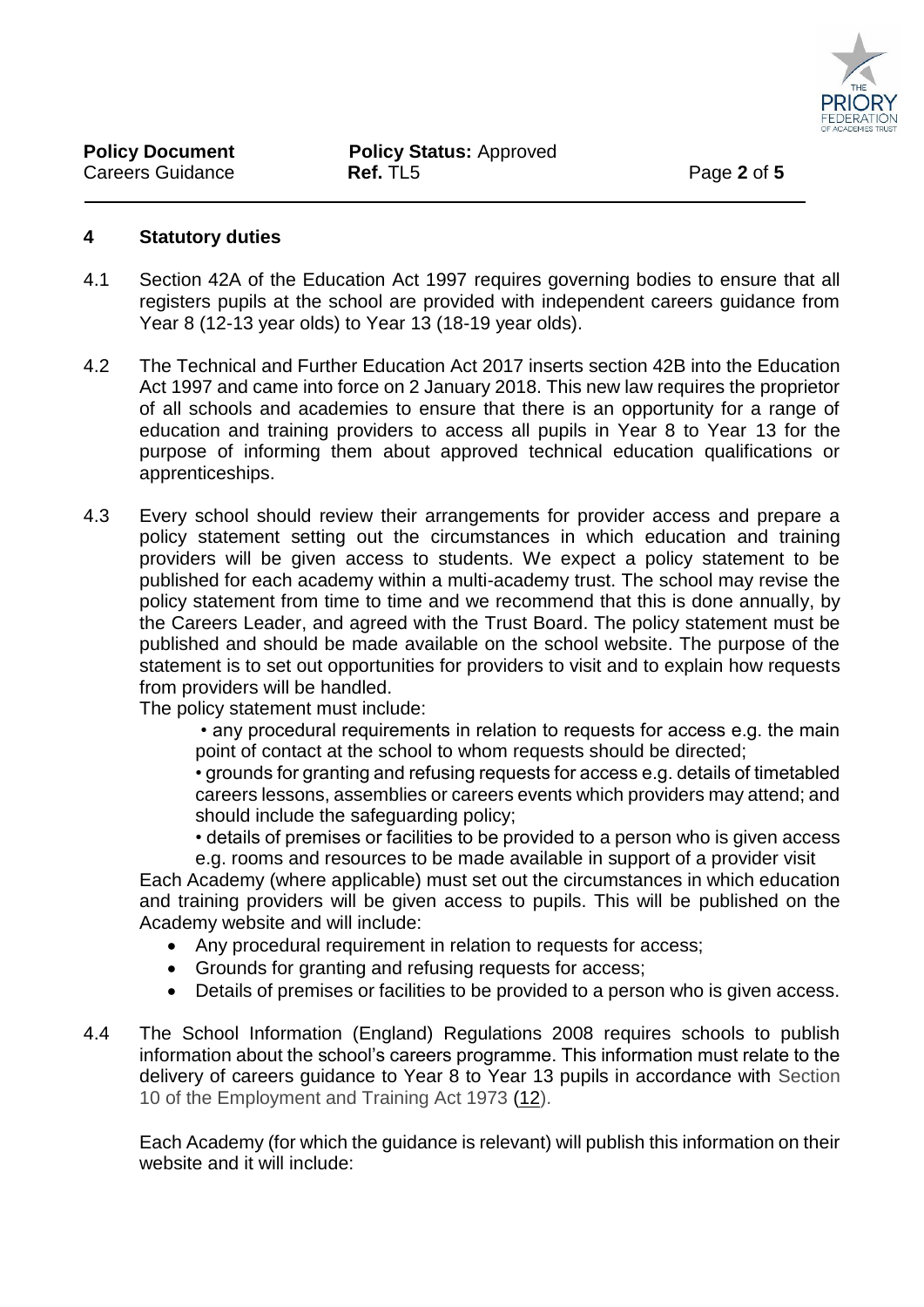

- The name, email address and telephone number of the Academy's Careers Leader.
- A summary of the careers programme, including details of how pupils, parents, teachers and employers may access information about the careers programme.
- How the Academy measures and assesses the impact of the careers programme on pupils.
- The date of the Academy's next review of the information published.

## **5 Gatsby Charitable Foundation's Benchmarks**

- 5.1 The DfE careers strategy sets out that every school and academy providing secondary education should use the Gatsby Charitable Foundation's Benchmarks to develop and improve their careers provision.
- 5.2 Each academy providing secondary education will set out what they are doing to meet each of the Gatsby Benchmarks. This information will be available upon request.

#### **6 Careers Leader**

- 6.1 Every secondary/special Academy will have a named Careers Leader who has the skills and commitment, and backing from their senior leadership team, to deliver the careers programme across all eight Gatsby Benchmarks.
- 6.2 Each secondary Academy will name their Careers Leader and publish contact details on their website.

#### **7 Additional support for vulnerable and disadvantaged students**

7.1 Each Academy will work closely with local authorities to identify young people who are in need of targeted support or who are at risk or not participating post-16. This includes young people with particular vulnerabilities or who are receiving support to safeguard them and promote their welfare, e.g. looked after children (LAC); children on a child protection plan or children in need (CIN). It also includes young people with additional needs, such as special educational needs and disabilities, or those who may leave care between the ages of 16 and 18.

Each Academy will engage in multi-agency working where necessary and will refer for support drawn down from a range of education and training support services available.

7.2 Where academies have pupils accessing Alternative Provision they will work closely with the Provider to provide support and advice on transitional pathways into further education or training and pathways beyond education into employment. In doing so, they will consider the particular needs of the pupil in Alternative Provision and what different or additional support they may need to succeed on leaving school.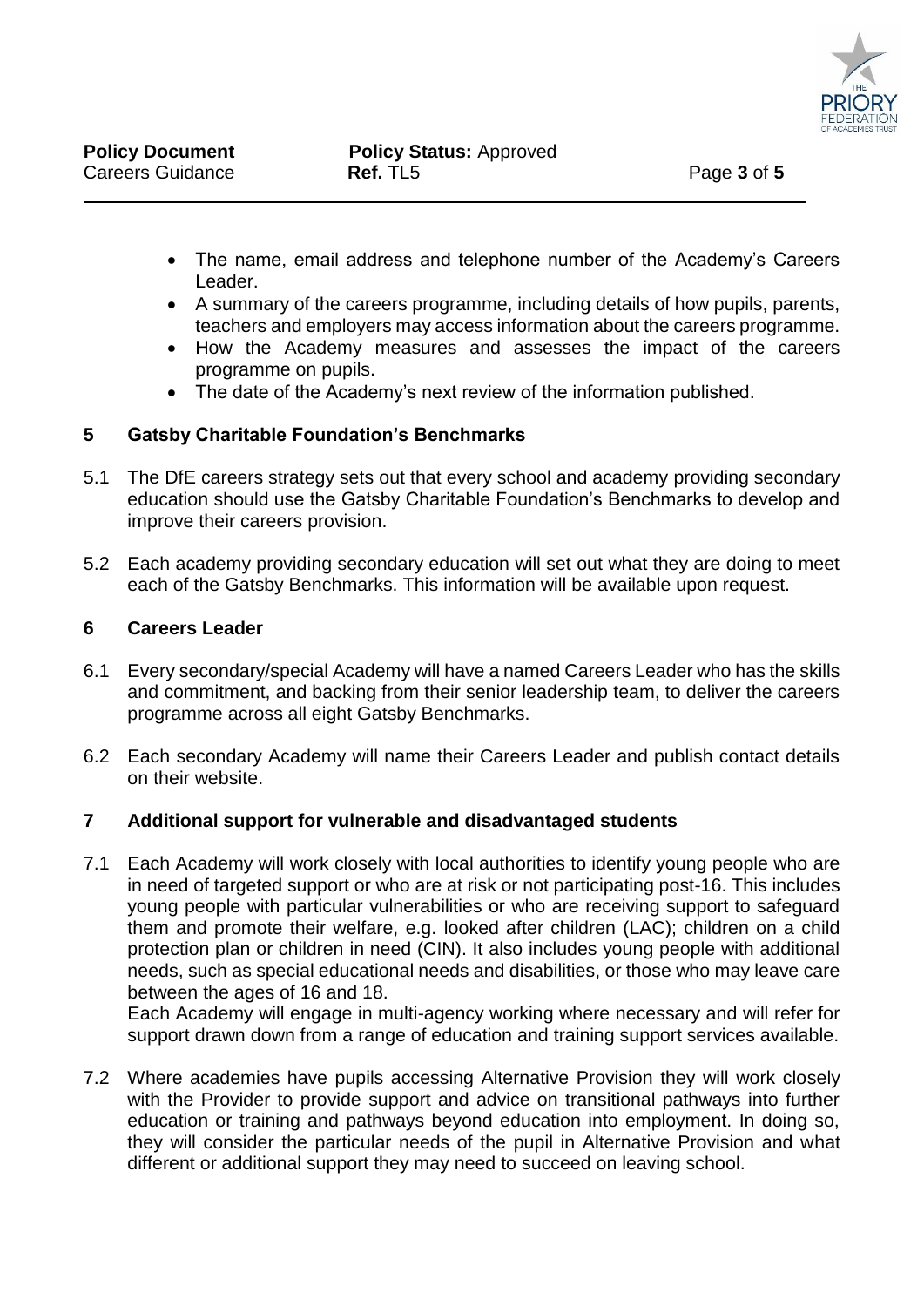

#### **8 Primary Academies**

8.1 Students in the Primary Academies will be given opportunities through the curriculum to engage in careers education. They will experience opportunities to learn about different careers, engage with local companies and employers and be able to talk about hopes, aspirations and future goals. The Academies will ensure that students are well prepared for the next phase of their education and that they have the necessary knowledge base to be successful in their future.

## **9 Priory Apprenticeships**

9.1 Priory Apprentices (including staff apprentices) will have access to the provision of effective and quality information, advice and guidance. The Trust employs professionally qualified careers advisors who support young people and adults who wish to upskill, and works with a range of providers who are able to offer additional support.

# **10 The responsibilities of the Local Governing Body (LGB)**

- 10.1 Every secondary Academy should have a member of the LGB who takes a strategic interest in careers education and guidance and encourages employer engagement.
- 10.2 The LGB must make sure that arrangements are in place to allow a range of education and training providers to access all pupils in Years 8 – 13 to inform them about approved technical education qualifications and apprenticeships, and that a policy statement setting out these arrangements is published.

# **11 Policy Change**

11.1 This policy may only be amended or withdrawn by The Priory Federation of Academies Trust.